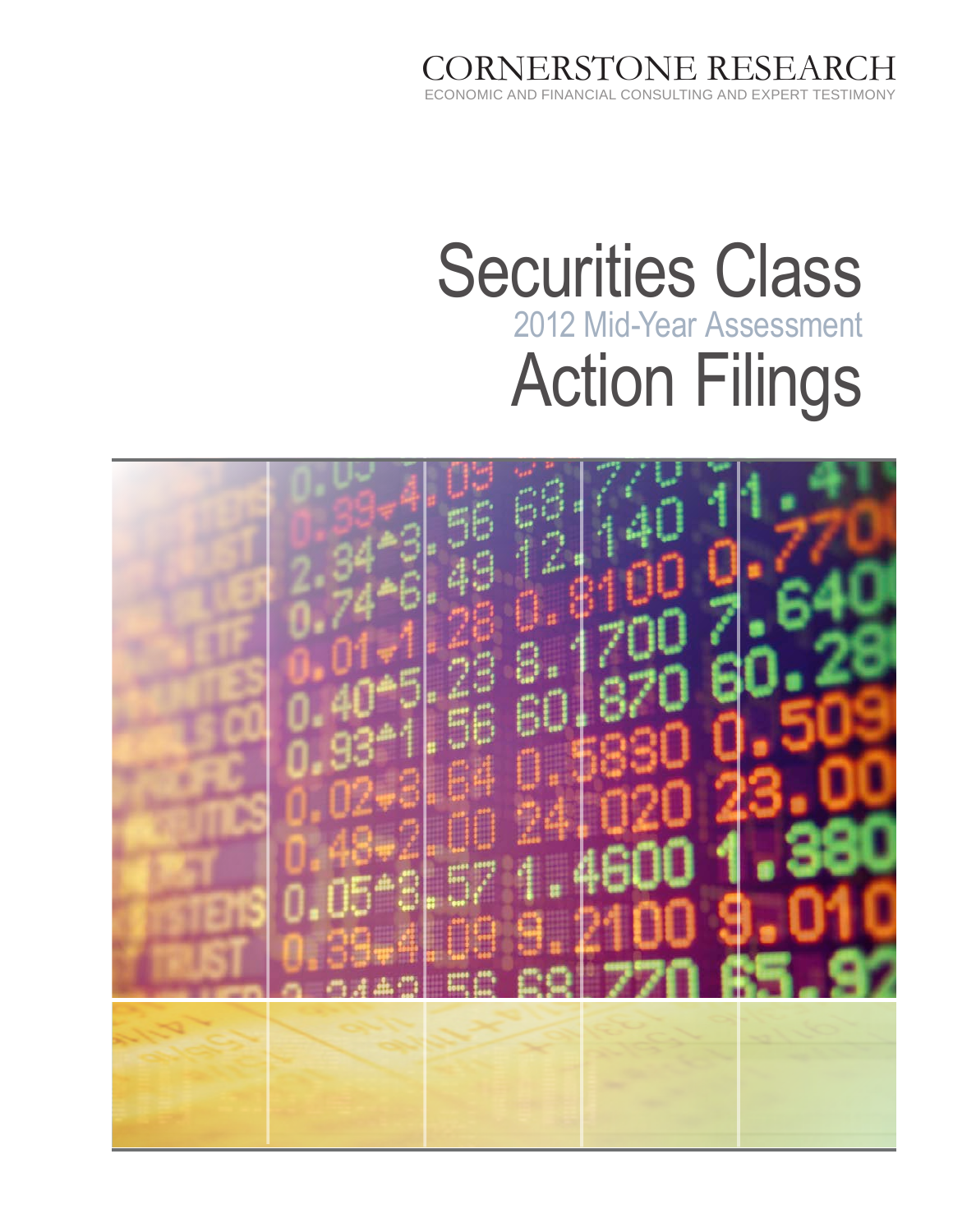# **Research Sample**

.

- The Stanford Law School Securities Class Action Clearinghouse in cooperation with Cornerstone Research has identified 3,503 federal securities class action filings between January 1, 1996, and June 30, 2012.
- These filings include 313 IPO Allocation filings, 68 Analyst filings, 25 Mutual Fund filings, 40 Options Backdating filings, 24 Ponzi filings, and 208 Credit-Crisis filings; the last category includes 21 Auction Rate Securities filings.
- The sample used in this report is referred to as the "Classic Filings" sample and excludes IPO Allocation, Analyst, and Mutual Fund filings.
- • Multiple filings related to the same allegations against the same defendant(s) are consolidated in the database through a unique record indexed to the first identified complaint.

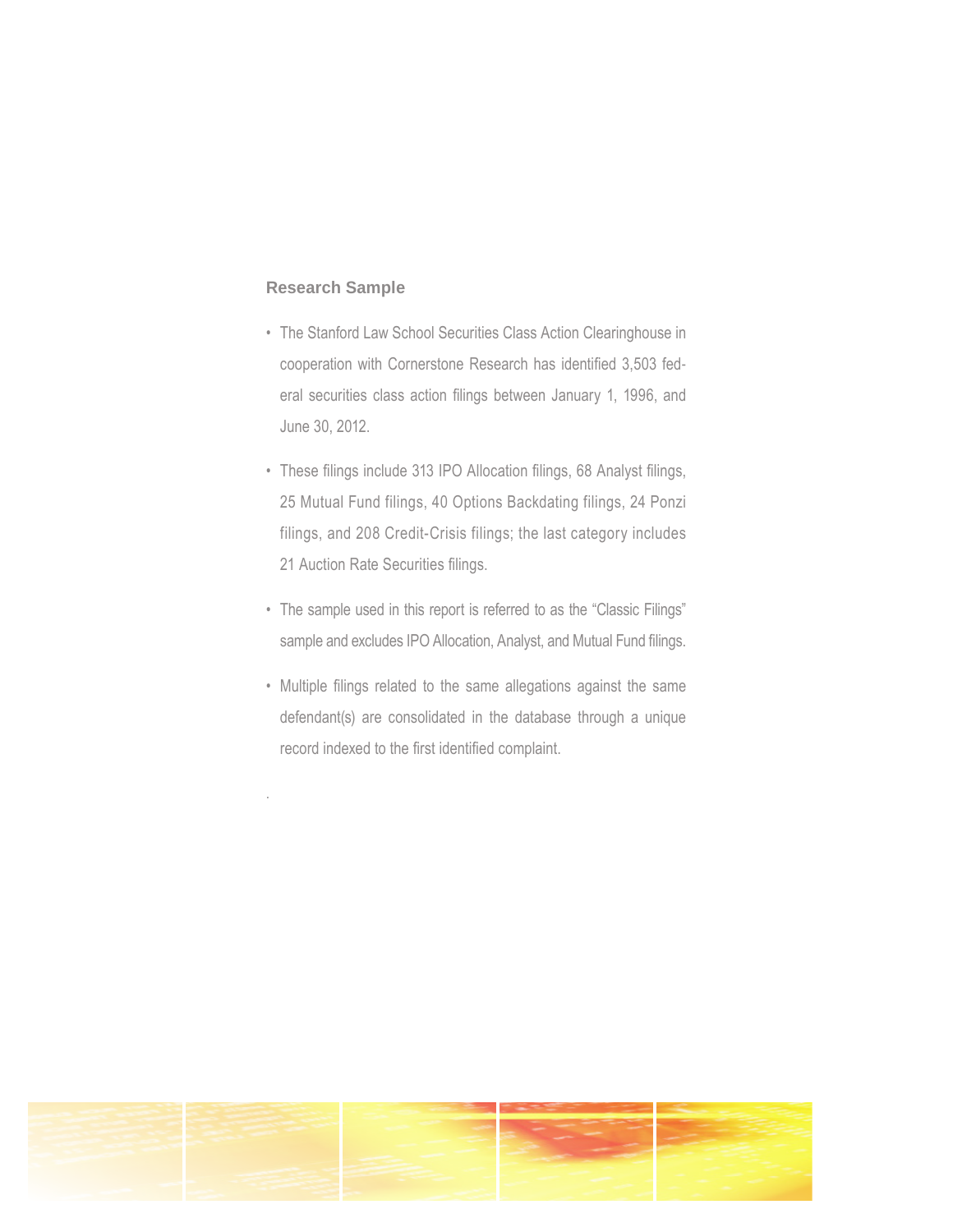# **TABLE OF CONTENTS**

 $\cdot$ 

Reports like this one are purposely brief, often summarizing published works or other research by Cornerstone Research staff and affiliated experts. The views expressed herein are solely those of the authors, who are responsible for the contents of this report, and do not necessarily represent the views of Cornerstone Research.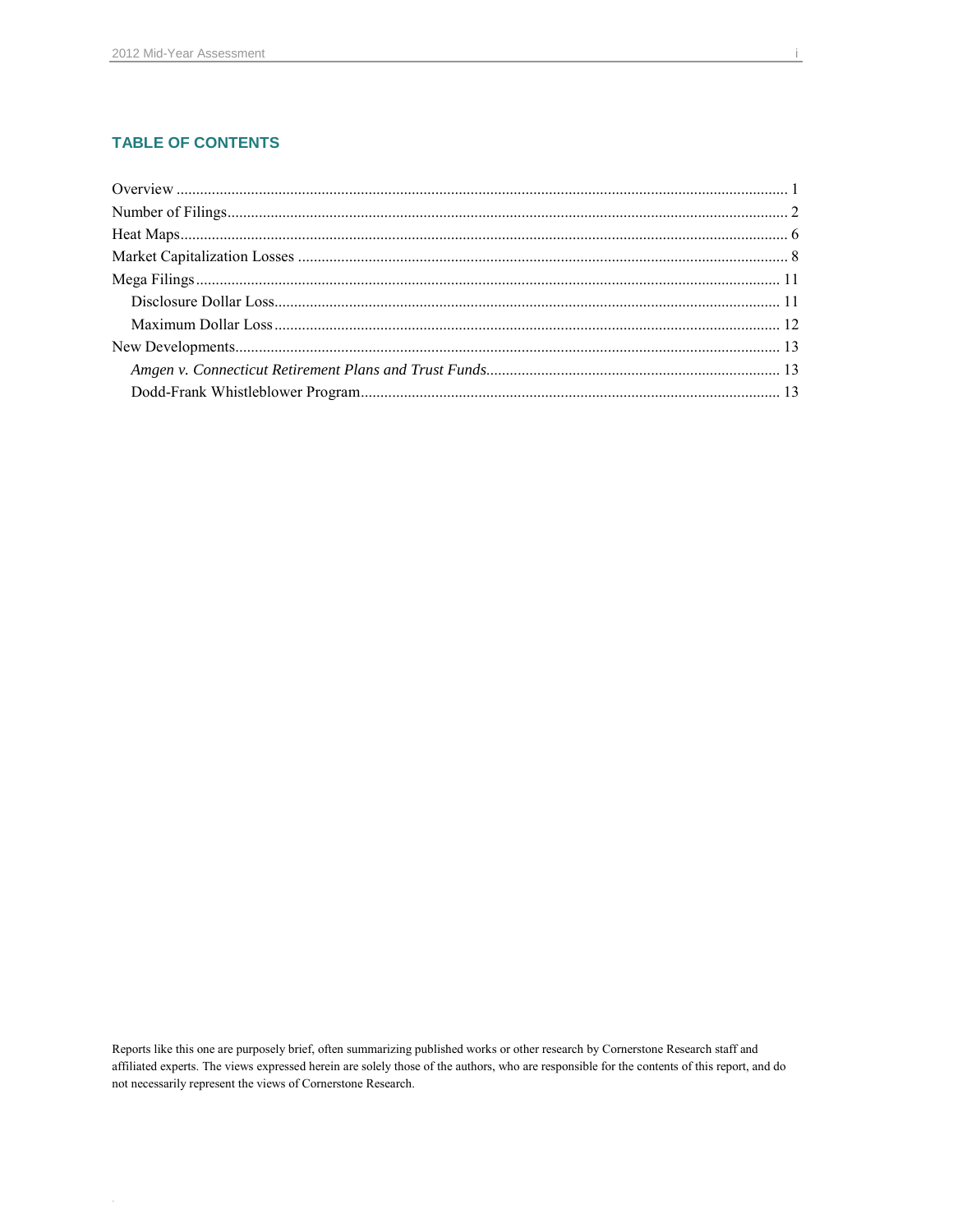# **TABLE OF FIGURES**

| Figure 4: CAF-F Index, <sup>11</sup> Annual Number of Class Action Filings by                           |  |
|---------------------------------------------------------------------------------------------------------|--|
| Figure 5: Semiannual Median Lag Between Class End Date and Filing Date, 1997-2012 H15                   |  |
| Figure 6: Heat Maps of S&P 500 Securities Litigation, <sup><math>M</math></sup> Percentage of Companies |  |
| Figure 7: Heat Maps of S&P 500 Securities Litigation, <sup>™</sup> Percentage of Market Capitalization  |  |
|                                                                                                         |  |
|                                                                                                         |  |
|                                                                                                         |  |
|                                                                                                         |  |
|                                                                                                         |  |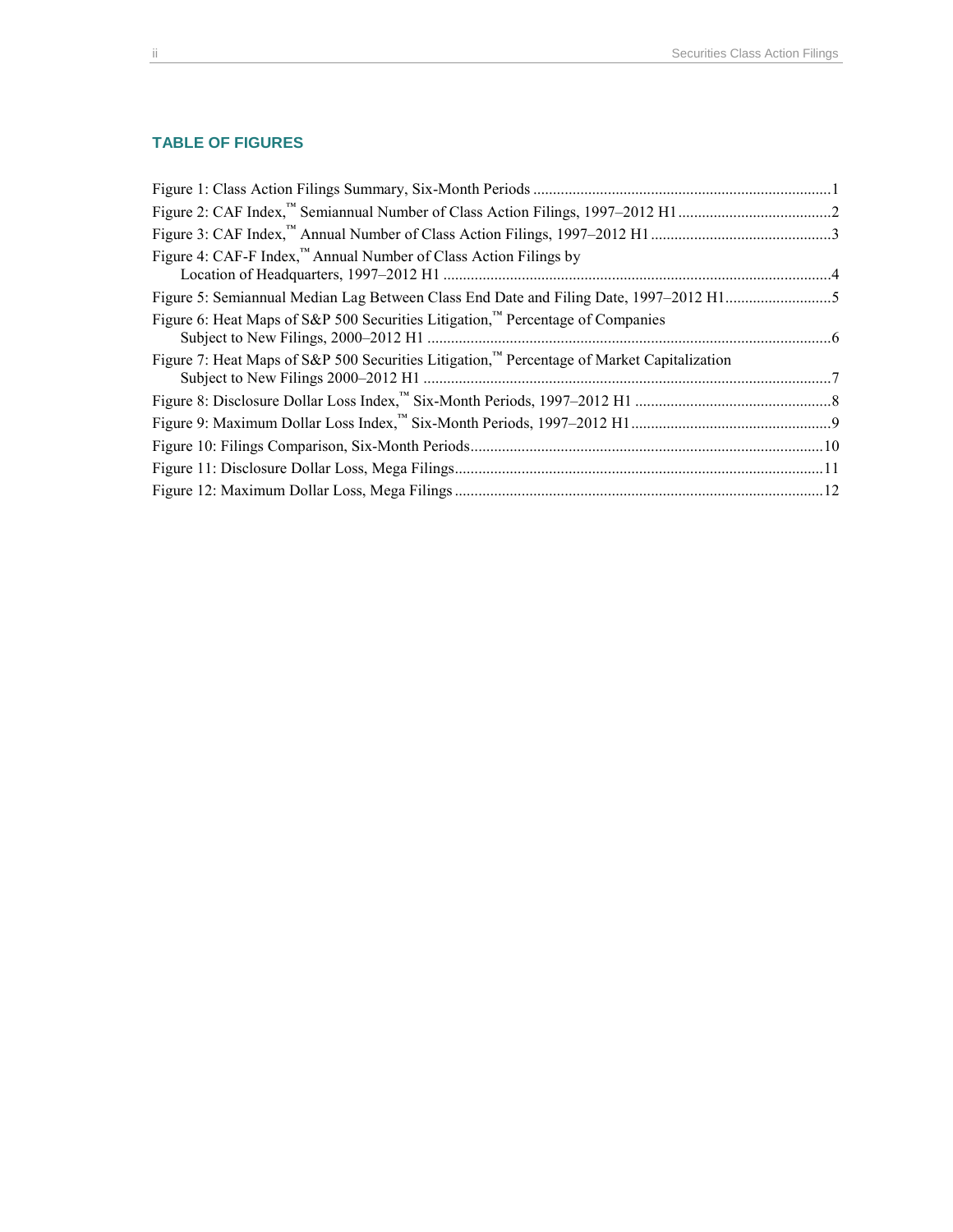#### <span id="page-4-0"></span>**OVERVIEW**

 $\overline{a}$ 

Federal securities class action filing activity in the first half of 2012 has decreased compared with 2011. There were 88 filings in the first six months of 2012, down 6 percent from both the first half and second half of 2011. If current trends hold, there will be 176 filings in 2012 by year-end, less than the 1997 to 2011 average of 193 but in line with the 2009 to 2011 average of 177.

The slight decrease in total filings was largely due to a substantial decline in Chinese reverse merger (CRM) and merger and acquisition (M&A) filings. There were five CRM-related filings and seven M&Arelated filings in the past six months. Compared with the first half of 2011, CRM filings were down 79 percent and M&A filings were down 67 percent. Compared with the second half of 2011, CRM filings were down 44 percent and M&A filings were down 68 percent. Despite the drop in CRM-related filings, filings against foreign issuers as a percentage of all filings were greater than every year except 2011. The decrease in M&A filings easily exceeds the 15 percent decline in the number of M&A deals in the first half of 2012 compared with the first half of 20[1](#page-4-2)1.<sup>1</sup> While the number of nontraditional filings has declined, traditional securities class action filings have increased by 23 percent since the second half of 2011.

At 36 days, the median lag between the class end date and the filing date was longer than the lag observed in recent semiannual periods. This is partly due to the decrease in the number of M&A-related filings, which tend to have a shorter turnaround between the end of the class period and filing.

The market capitalization declines in 2012 associated with announcements at the end of the class period were consistent with those in 2011 and remained below historical levels (Figure 1). The total Disclosure Dollar Loss (DDL) of \$54 billion in the first six months of 2012 represented a slight decrease from the second half of 2011 and was lower than the 1997 to 2011 historical average of \$64 billion. There were two "mega DDL" filings in the first half of 2012 associated with combined end-of-class market capitalization losses exceeding \$26 billion. These two filings constituted 49 percent of the DDL Index™ in the first half of 2012. The total Maximum Dollar Loss (MDL) of \$249 billion in the first half of 2012 fell between the totals from the first and last six months of 2011. The total in the first half of 2012 was 25 percent below \$334 billion, the average MDL observed in the six-month periods between 1997 and 2011. Eight mega MDL filings constituted 65 percent of the MDL Index<sup>™</sup> in the first half of 2012, while four mega MDL filings accounted for 76 percent of the MDL Index<sup>™</sup> in the second half of [2](#page-4-3)011.<sup>2</sup>

### **FIGURE 1: CLASS ACTION FILINGS SUMMARY SIX-MONTH PERIODS**

<span id="page-4-1"></span>

|                                      | Average<br>(1997 H1-2011 H2) | 2010 H <sub>2</sub> | 2011 H1 | 2011 H <sub>2</sub> | 2012 H1 |
|--------------------------------------|------------------------------|---------------------|---------|---------------------|---------|
| <b>Class Action Filings</b>          | 97                           | 104                 | 94      | 94                  | 88      |
| Disclosure Dollar Loss (\$ Billions) | \$64                         | \$19                | \$48    | \$58                | \$54    |
| Maximum Dollar Loss (\$ Billions)    | \$334                        | \$129               | \$256   | \$238               | \$249   |

© 2012 Cornerstone Research. All rights reserved.

<sup>1</sup> Stilwell, Victoria, "Ernst and Young: U.S. M&A activity falling," *Wall Street Journal*, July 2, 2012.

<span id="page-4-3"></span><span id="page-4-2"></span><sup>2</sup> Disclosure Dollar Loss and Maximum Dollar Loss are defined in the "Market Capitalization Losses" section of this report.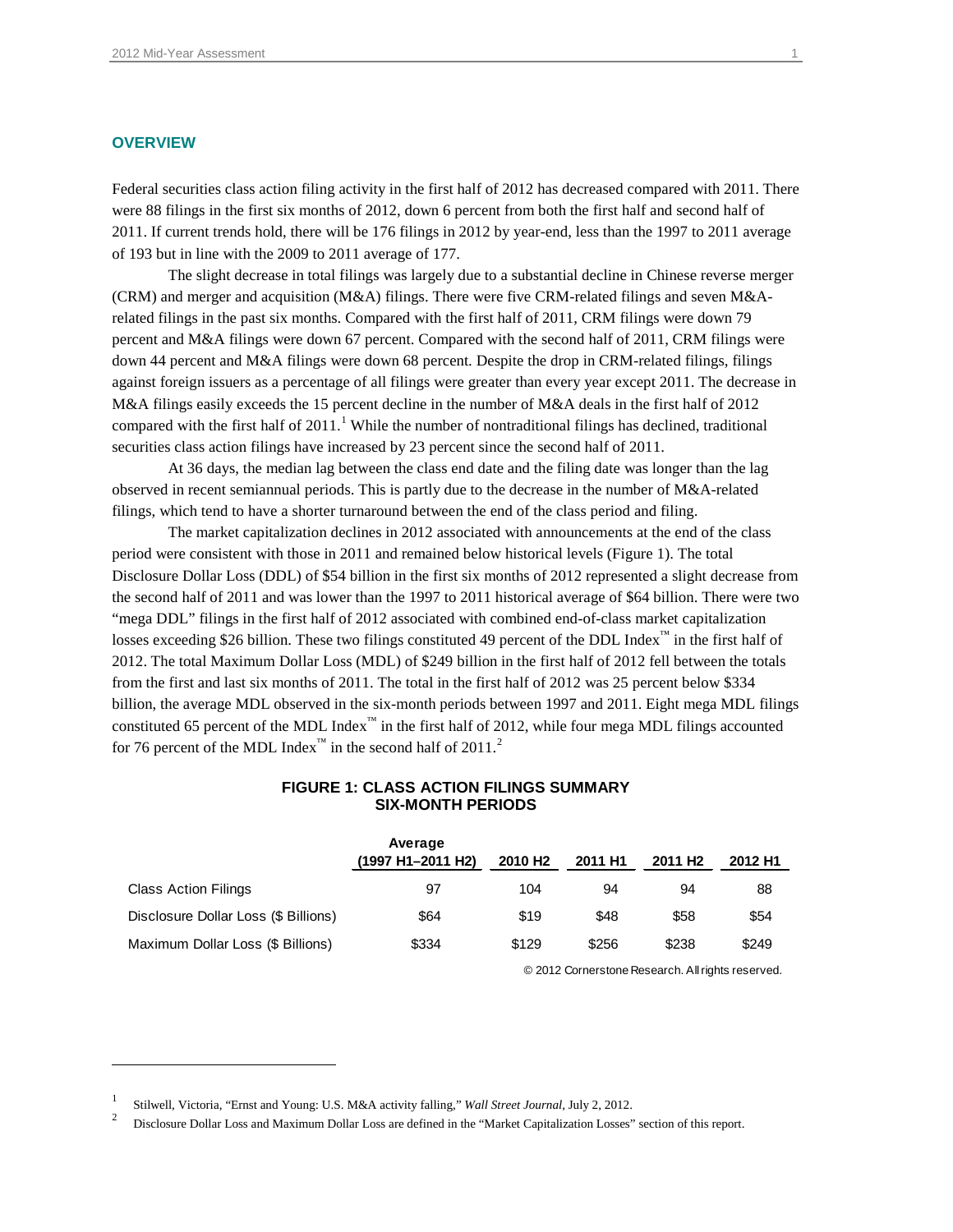#### <span id="page-5-0"></span>**NUMBER OF FILINGS**

The Class Action Filings Index (CAF Index™) reports 88 filings in the first half of 2012 (Figure 2). Of these, five were related to CRMs and seven were related to M&A deals. The number of filings related to M&A deals has decreased substantially compared with the average of 21 M&A-related filings over the previous four semiannual periods.

The composition of cases filed against Chinese companies has begun to shift in the past six months. The proportion of filings against Chinese companies that were related to CRMs was 57 percent in the second half of 2011 and 42 percent in the first half of 2012. This represents a clear break from the trend between 2009 and 2011, when more than 77 percent of the cases filed against Chinese companies were associated with CRMs. While the total number of filings has declined from 94 filings in the last semiannual period, traditional filings have increased by 23 percent, partially offsetting the decline in nontraditional filings. If the number of traditional filings had been consistent with 2010 or 2011 levels, total filings would have been at their lowest level since 2006.

<span id="page-5-1"></span>

## **FIGURE 2: CAF INDEX™ SEMIANNUAL NUMBER OF CLASS ACTION FILINGS 1997–2012 H1**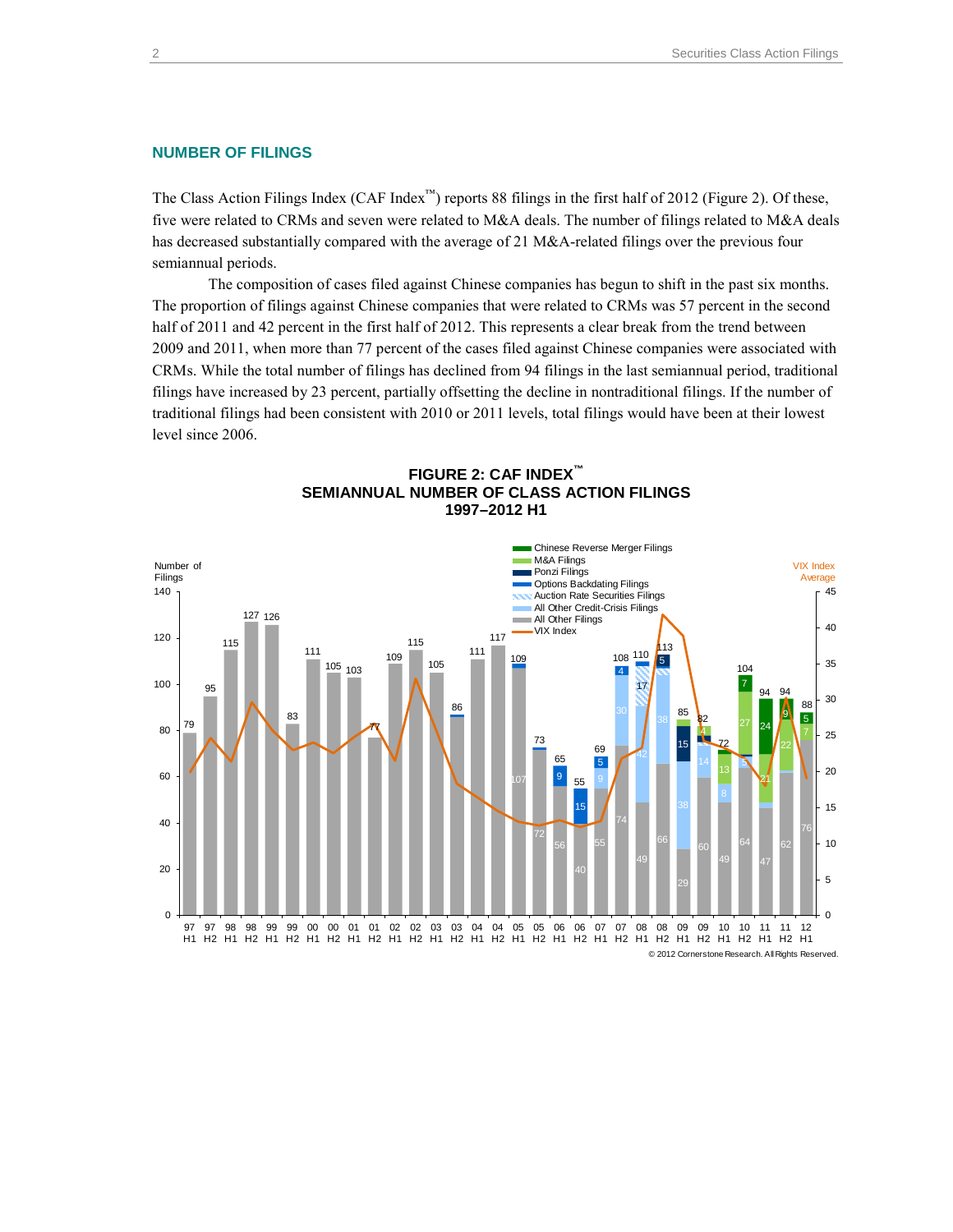# **NUMBER OF FILINGS** *continued*

<span id="page-6-0"></span>If filings continue at the same pace in the second half of 2012, there will be a total of 176 filings by the end of 2012 (Figure 3). This projection assumes an equal number of filings across all types in the second half of the year. If current filings trends continue, the number of filings in 2012 would be below the historical average of 193 but would be similar to the average of 177 from 2009 to 2011.



# **FIGURE 3: CAF INDEX™ ANNUAL NUMBER OF CLASS ACTION FILINGS 1997–2012 H1**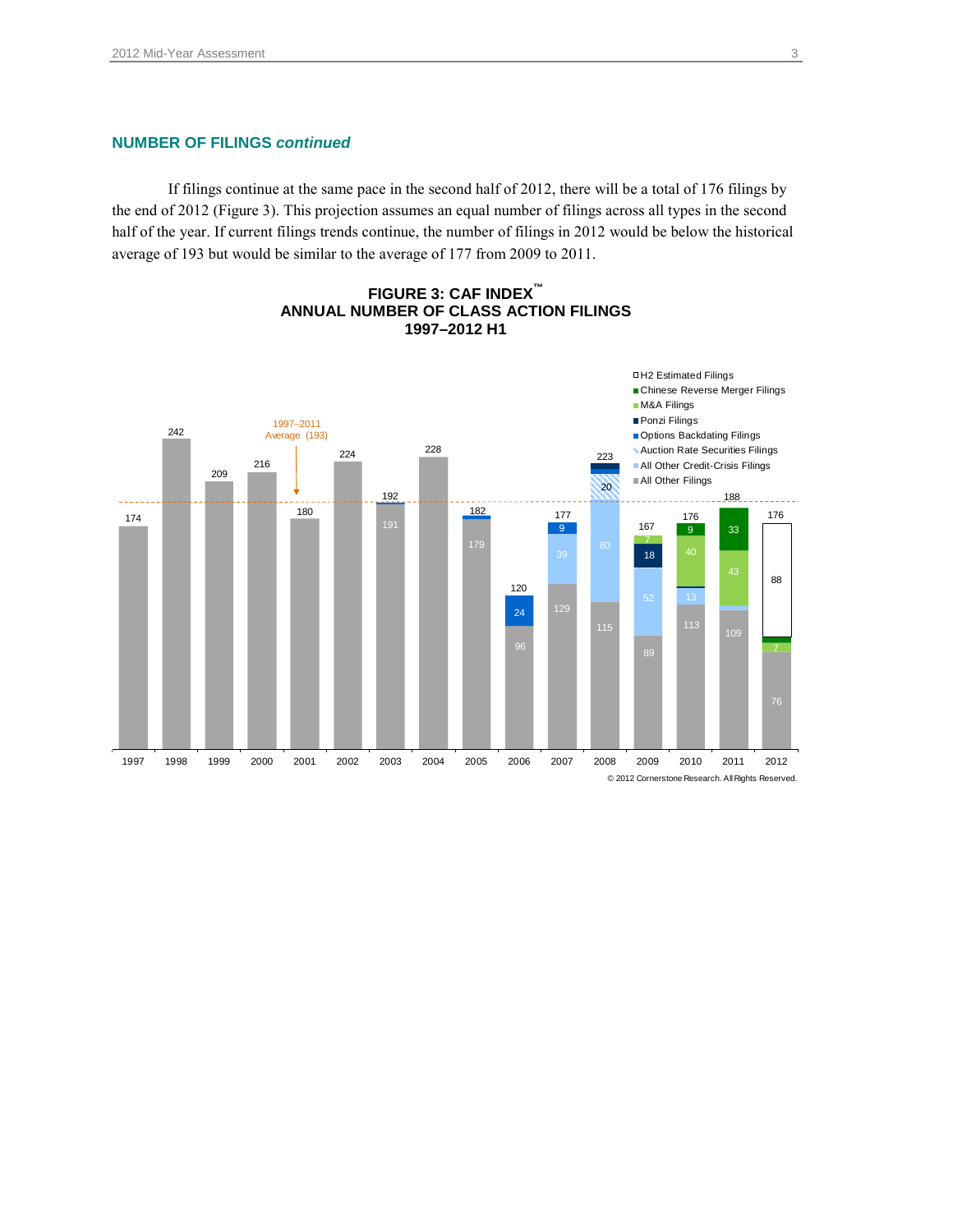#### **NUMBER OF FILINGS** *continued*

The Class Action Filings-Foreign Index (CAF-F Index™) tracks the number of filings against issuers headquartered outside of the United States relative to total filings (Figure 4). Filings against foreign issuers as a percentage of total filings decreased in the first half of 2012 after a sharp increase in 2011—driven by CRM filings—but remained significantly above historical levels. After rising to 36 percent in 2011, the percentage of total filings against foreign issuers in the first half of 2012 decreased to 26 percent, still well above the average of 14 percent from 2008 to 2010 and 9 percent from 1997 to 2010. While Chinese firms were named in 40 of the 68 filings against foreign issuers in 2011, in the first half of 2012, they accounted for only 12 of the 23 filings against foreign issuers. In the first half of 2012, there were seven filings against Chinese companies that were not related to CRMs, compared with eight such filings in all of 2011. [3](#page-7-1) There were 11 filings against non-Chinese foreign firms in the first six months of 2012, the same number as in the first six months of 2011. In all, filings against foreign issuers have decreased from 37 in the first half of 2011, to 31 in second half of 2011, and to 23 in the first half of this year.

<span id="page-7-0"></span>



 $\overline{a}$ 

<span id="page-7-1"></span><sup>&</sup>lt;sup>3</sup> There were 33 CRM filings in 2011, but in one case, the company involved was nominally headquartered outside of China. Therefore, out of 40 filings against Chinese issuers in 2011, there were eight not related to CRMs.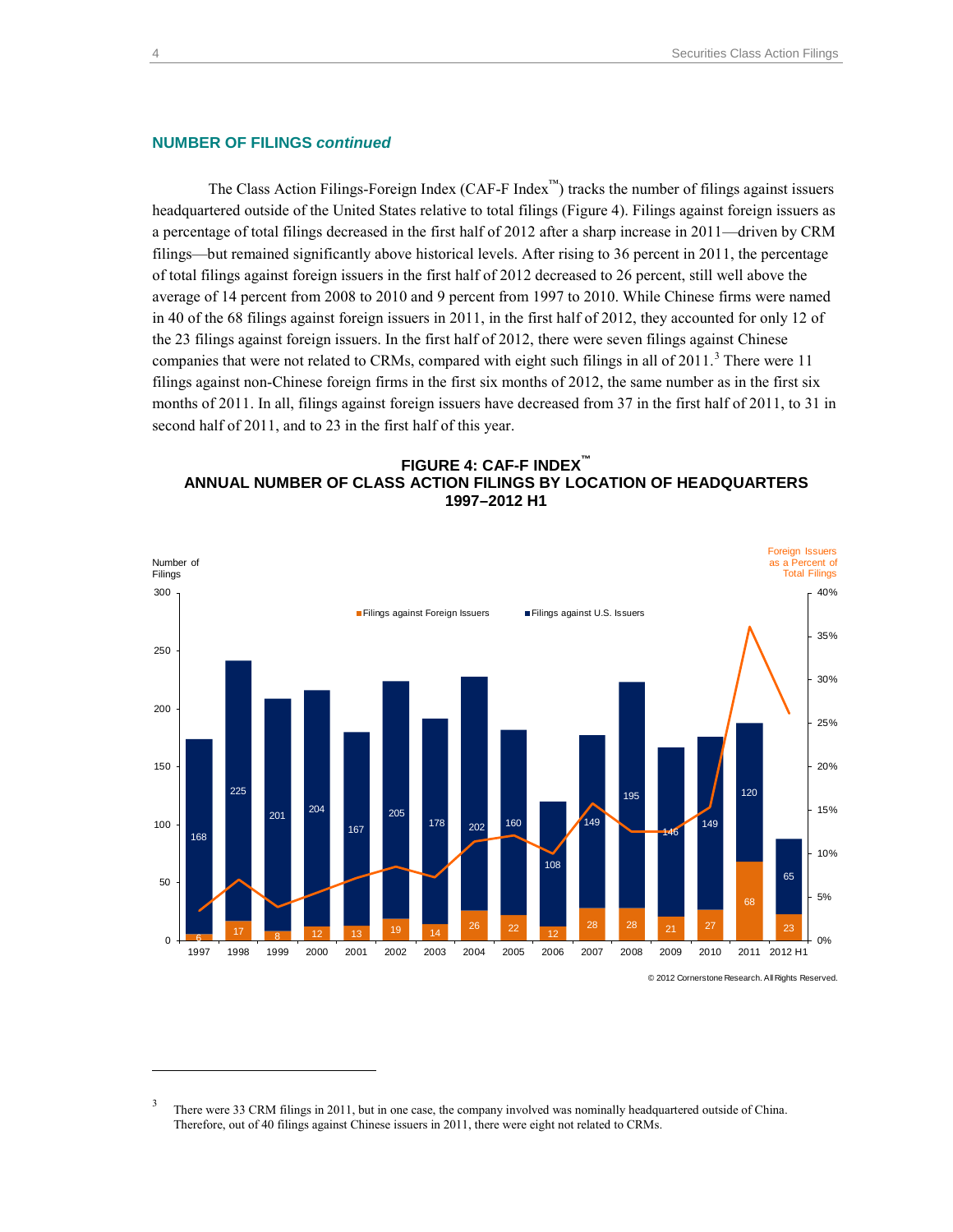## **NUMBER OF FILINGS** *continued*

 The median filing lag between the end of the class periods and the filing dates increased from 20 days in the last six months of 2011 to 36 days in the first half of 2012, above the historic median lag from to 2011 (Figure 5). This increase is driven by an increase in filings with a filing lag of more than 50 days. In the first half of 2012, more than 43 percent of all filings had a lag of more than 50 days compared with a quarter of all filings throughout 2011. Historically, roughly 40 percent of all filings have had a lag of more than 50 days since 1997. Consistent with past years, M&A filings tend to have a shorter filing lag compared with other filings. If M&A filings were excluded from this analysis, the median lag would have been 45 days for the first half of 2012 compared with 37 days for the second half of 2011.

## <span id="page-8-0"></span>**FIGURE 5: SEMIANNUAL MEDIAN LAG BETWEEN CLASS END DATE AND FILING DATE 1997–2012 H1**

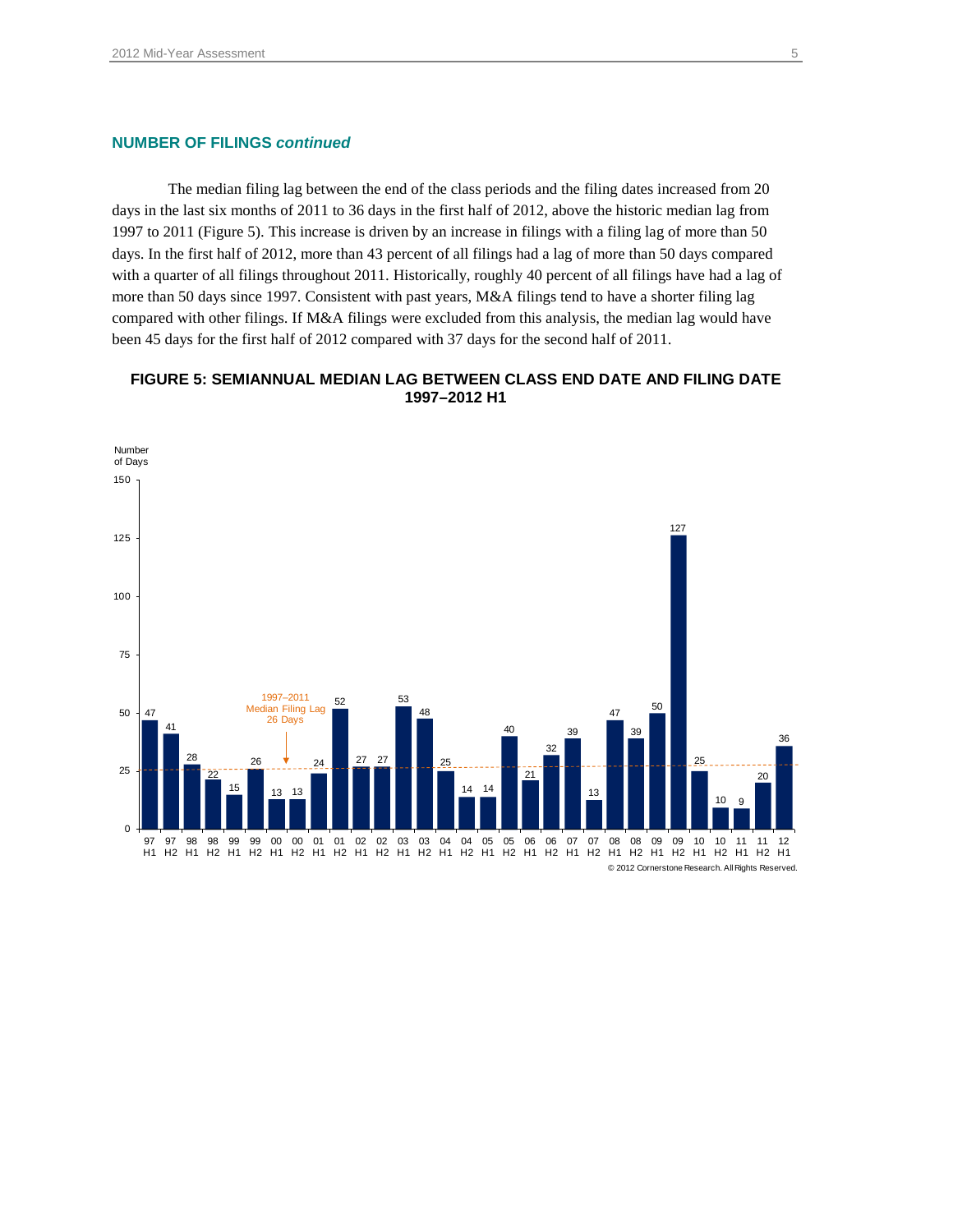## <span id="page-9-0"></span>**HEAT MAPS**

The Heat Maps of S&P 500 Securities Litigation™ facilitate the analysis of securities class action activity by sector. Our analysis focuses on companies in the S&P 500 Index, which represents 500 large, publicly traded companies in all major sectors. Starting with the composition of the S&P 500 Index at the beginning of each year, the Heat Maps examine two factors for each sector. First, what percentage of these companies was subject to new securities class actions in federal court during the year? Second, of the total market capitalization of the companies, what share was accounted for by companies named in new securities class actions?

<span id="page-9-1"></span>Out of the 88 filings in the first half of 2012, 10 involved companies in the S&P 500. This is slightly more than during the first half of 2011, when eight S&P 500 companies had been named in new securities class actions. While it is to be expected that the percentage of companies subject to new filings will increase by year-end, the total is projected to be well below the average of 6.1 percent from 2000 to 2011 (Figure 6).<sup>[4](#page-9-2)</sup>

|                                     | Average<br>$00 - 11$ | 2000  | 2001  | 2002   | 2003  | 2004        | 2005       | 2006    | 2007    | 2008  | 2009  | 2010                                              | 2011  | 2012 H1 |
|-------------------------------------|----------------------|-------|-------|--------|-------|-------------|------------|---------|---------|-------|-------|---------------------------------------------------|-------|---------|
| Consumer<br>Discretionary           | 5.2%                 | 3.3%  | 2.4%  | 10.2%  | 4.6%  | 3.4%        | 10.3%      | 4.4%    | 5.7%    | 4.5%  | 3.8%  | 5.1%                                              | 3.8%  | 2.5%    |
| <b>Consumer Staples</b>             | 3.7%                 | 7.3%  | 8.3%  | 2.9%   | 2.9%  | 2.7%        | 8.6%       | 2.8%    | 0.0%    | 2.6%  | 4.9%  | 0.0%                                              | 2.4%  | 2.4%    |
| Energy                              | 1.9%                 | 0.0%  | 0.0%  | 8.0%   | 0.0%  | 4.2%        | 0.0%       | 0.0%    | 0.0%    | 0.0%  | 2.6%  | 7.7%                                              | 0.0%  | 2.3%    |
| Financials                          | 10.8%                | 4.2%  | 1.4%  | 16.7%  | 8.6%  | 19.3%       | 7.3%       | 2.4%    | 10.3%   | 31.2% | 13.1% | 10.3%                                             | 1.2%  | 2.5%    |
| <b>Health Care</b>                  | 9.4%                 | 2.6%  | 7.1%  | 15.2%  | 10.4% | 10.6%       | 10.7%      | 6.9%    | 12.7%   | 13.7% | 3.7%  | 15.4%                                             | 2.0%  | 3.8%    |
| Industrials                         | 3.3%                 | 2.8%  | 0.0%  | 6.0%   | 3.0%  | 8.5%        | 1.8%       | 0.0%    | 5.8%    | 3.6%  | 6.9%  | 0.0%                                              | 1.7%  | 0.0%    |
| Information<br>Technology           | 6.6%                 | 9.7%  | 18.2% | 10.3%  | 5.2%  | 3.6%        | 7.5%       | 9.0%    | 2.6%    | 2.9%  | 0.0%  | 3.9%                                              | 6.6%  | 2.9%    |
| Materials                           | 1.2%                 | 4.1%  | 0.0%  | 0.0%   | 2.9%  | 0.0%        | 3.1%       | 0.0%    | 0.0%    | 0.0%  | 0.0%  | 3.2%                                              | 0.0%  | 0.0%    |
| Telecommunication<br>Services       | 7.9%                 | 23.1% | 16.7% | 15.4%  | 8.3%  | 0.0%        | 0.0%       | 0.0%    | 0.0%    | 0.0%  | 11.1% | 0.0%                                              | 11.1% | 0.0%    |
| Utilities                           | 7.0%                 | 5.0%  | 7.9%  | 40.5%  | 2.8%  | 5.7%        | 3.0%       | 0.0%    | 3.1%    | 3.2%  | 0.0%  | 0.0%                                              | 8.8%  | 0.0%    |
| <b>All S&amp;P 500</b><br>Companies | 6.1%                 | 5.0%  | 5.6%  | 12.0%  | 5.2%  | 7.2%        | 6.6%       | 3.6%    | 5.4%    | 9.2%  | 4.8%  | 5.4%                                              | 3.2%  | 2.0%    |
|                                     |                      |       |       | Leaend | 0%    | $0\% - 5\%$ | $5% - 15%$ | 15%-25% | $25% +$ |       |       | C 2012 Cornerstone Research, All rights reserved. |       |         |

## **FIGURE 6: HEAT MAPS OF S&P 500 SECURITIES LITIGATION™ PERCENTAGE OF COMPANIES SUBJECT TO NEW FILINGS 2000–2012 H1**

ł Note: 1. The chart is based on the composition of the S&P 500 as of the last trading day of the previous year. 2. Sectors are based on the Global Industry Classification Standard.

3. Percentage of Companies Subject to New Filings equals the number of companies subject to new securities class action filings in federal courts in each sector divided by the total number of companies in that sector.

 $\overline{a}$ 

<span id="page-9-2"></span>In Figures 6 and 7, all new filings against the same company have been consolidated so that the totals reflect unique companies.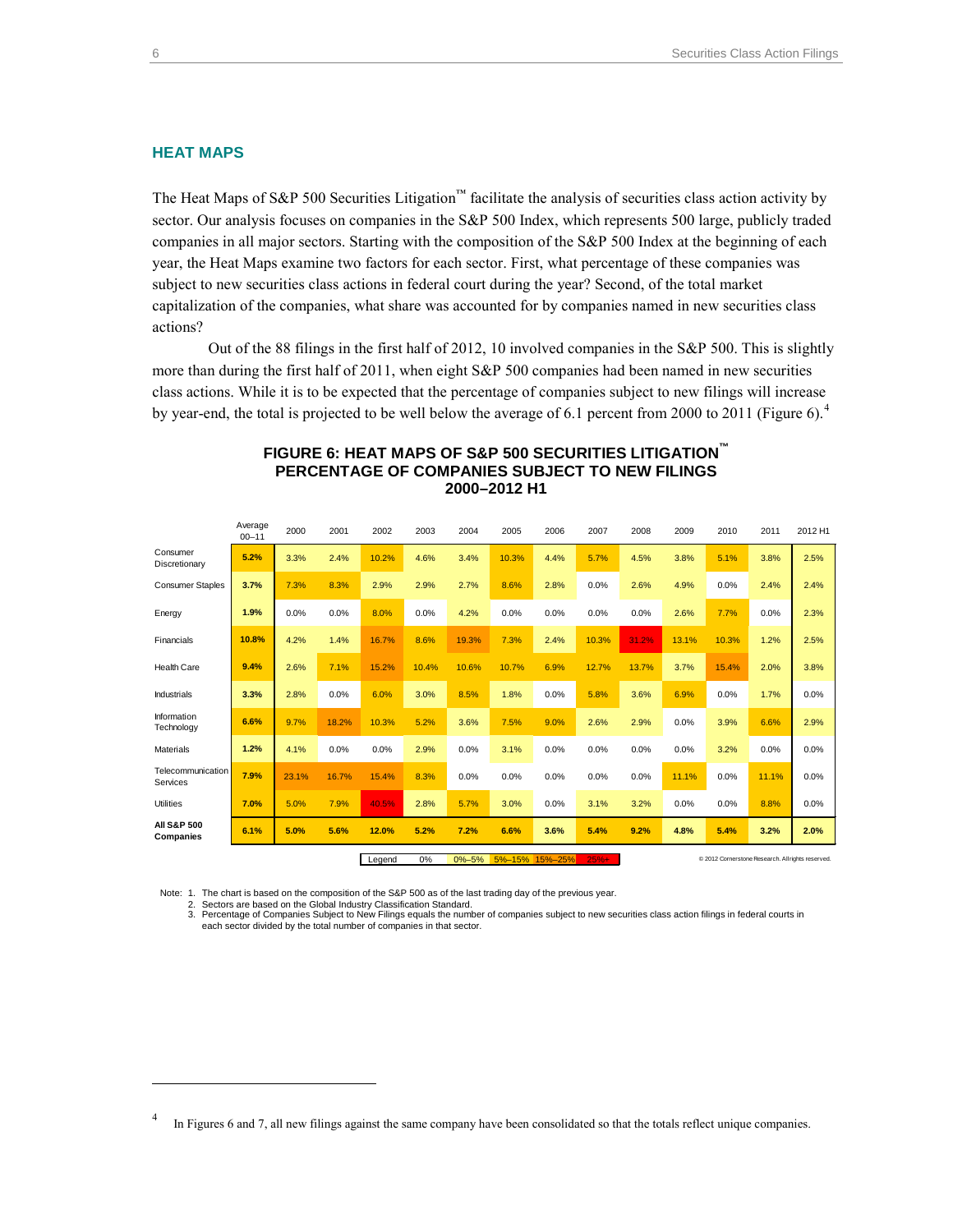#### **HEAT MAPS** *continued*

Companies in the S&P 500 subject to new filings in the first half of 2012 constitute 3.7 percent of the overall S&P 500 market capitalization compared with 3.3 percent in the first half of 2011. The percentage of S&P 500 market capitalization subject to new filings is greater than the percentage of S&P 500 companies affected, which implies that the firms named in new filings tended to be larger than the average S&P 500 firm. Financials and Consumer Staples were the two sectors with the largest percentage of affected market capitalization. The increased market capitalization percentage in the Consumer Staples sector was driven entirely by a single class action filed against the largest member of the sector. For the first half of 2012, companies comprising 9.6 percent of the Financials sector's market capitalization were named in new filings. The Financials sector historically has been more exposed than others to class action securities filings, but filings for this sector remain below the 2000 to 2011 average in terms of both number of filings and market capitalization affected (Figures 6 and 7).

<span id="page-10-0"></span>Overall, the level of class actions against S&P 500 companies is projected to be low compared with historical averages, both in terms of the number of companies named as defendants and the percentage of market capitalization represented by the defendants.

|                                     | Average<br>$00 - 11$ | 2000  | 2001  | 2002  | 2003  | 2004  | 2005  | 2006  | 2007  | 2008  | 2009  | 2010  | 2011  | 2012 H1 |
|-------------------------------------|----------------------|-------|-------|-------|-------|-------|-------|-------|-------|-------|-------|-------|-------|---------|
| Consumer<br>Discretionary           | 7.7%                 | 6.5%  | 1.3%  | 24.7% | 2.0%  | 7.9%  | 5.7%  | 8.9%  | 4.4%  | 7.2%  | 1.9%  | 4.9%  | 4.6%  | 0.6%    |
| <b>Consumer Staples</b>             | 5.2%                 | 34.5% | 6.3%  | 0.3%  | 2.3%  | 0.1%  | 11.4% | 0.8%  | 0.0%  | 2.6%  | 3.9%  | 0.0%  | 0.8%  | 14.0%   |
| Energy                              | 3.2%                 | 0.0%  | 0.0%  | 1.7%  | 0.0%  | 44.9% | 0.0%  | 0.0%  | 0.0%  | 0.0%  | 0.9%  | 3.3%  | 0.0%  | 1.0%    |
| Financials                          | 25.0%                | 3.3%  | 0.8%  | 29.2% | 19.9% | 46.1% | 22.2% | 8.2%  | 18.1% | 55.0% | 38.3% | 31.1% | 6.9%  | 9.6%    |
| <b>Health Care</b>                  | 18.2%                | 11.0% | 5.4%  | 35.2% | 16.3% | 24.1% | 10.1% | 18.1% | 22.5% | 20.0% | 1.7%  | 33.7% | 0.7%  | 3.8%    |
| Industrials                         | 8.2%                 | 3.9%  | 0.0%  | 13.3% | 4.6%  | 8.8%  | 5.6%  | 0.0%  | 2.2%  | 26.4% | 23.2% | 0.0%  | 2.1%  | 0.0%    |
| Information<br>Technology           | 10.4%                | 8.5%  | 37.6% | 5.7%  | 1.0%  | 1.5%  | 12.4% | 9.9%  | 4.2%  | 1.7%  | 0.0%  | 6.8%  | 11.1% | 0.3%    |
| <b>Materials</b>                    | 2.7%                 | 8.6%  | 0.0%  | 0.0%  | 1.4%  | 0.0%  | 5.1%  | 0.0%  | 0.0%  | 0.0%  | 0.0%  | 12.5% | 0.0%  | 0.0%    |
| Telecommunication<br>Services       | 13.7%                | 39.5% | 13.3% | 19.9% | 4.0%  | 0.0%  | 0.0%  | 0.0%  | 0.0%  | 0.0%  | 1.7%  | 0.0%  | 28.4% | 0.0%    |
| Utilities                           | 9.3%                 | 5.6%  | 17.4% | 51.0% | 4.3%  | 4.8%  | 5.6%  | 0.0%  | 5.5%  | 4.0%  | 0.0%  | 0.0%  | 5.6%  | 0.0%    |
| <b>All S&amp;P 500</b><br>Companies | 12.3%                | 11.1% | 10.9% | 18.8% | 8.0%  | 17.7% | 10.7% | 6.7%  | 8.2%  | 16.2% | 8.6%  | 11.2% | 5.1%  | 3.7%    |

## **FIGURE 7: HEAT MAPS OF S&P 500 SECURITIES LITIGATION™ PERCENTAGE OF MARKET CAPITALIZATION SUBJECT TO NEW FILINGS 2000–2012 H1**

Legend 0% <mark>0%–5% 5%–15% 15%–25% 25%+</mark> 25%+ © 2012 Cornerstone Research. All rights reserved

 Note: 1. The chart is based on the market capitalizations of the S&P 500 companies as of the last trading day of the previous year. If the market capitalization j on the last trading day is not available, the average fourth-quarter market capitalization is used. 2. Sectors are based on the Global Industry Classification Standard.

 3. Percentage of Market Capitalizations Subject to New Filings equals the total market capitalization of companies subject to new securities class action filings in federal courts in each sector divided by the total market capitalization of all companies in that sector.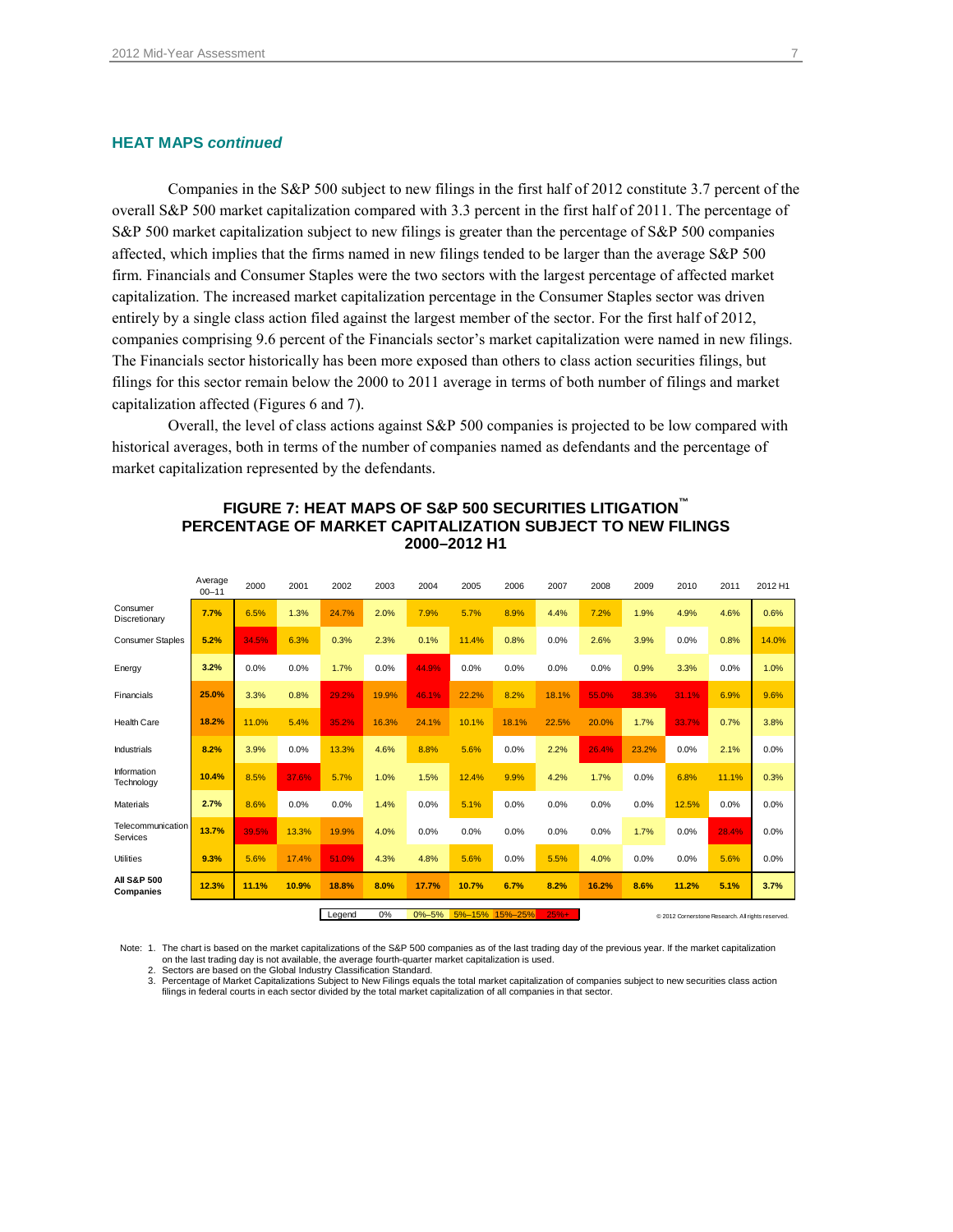#### <span id="page-11-0"></span>**MARKET CAPITALIZATION LOSSES**

To measure changes in the size of filings, market capitalization losses for defendant firms are measured during and at the end of the class periods.<sup>[5](#page-11-2)</sup> Declines in market capitalization may be driven by market, industry, and firm-specific factors. To the extent that the observed loss reflects factors unrelated to the allegations in the class action complaints, indices based on class period losses would not represent potential defendant exposure in class actions. This is especially relevant for the post-*Dura* securities litigation environment.<sup>[6](#page-11-3)</sup> This report tracks market capitalization losses at the *end* of each class period using DDL and market capitalization losses *during* each class period using MDL.

DDL is the dollar value change in the defendant firm's market capitalization between the trading day immediately preceding the end of the class period and the trading day immediately following the end of the class period. MDL is the dollar value change in the defendant firm's market capitalization from the trading day with the highest market capitalization during the class period to the trading day immediately following the end of the class period. MDL and DDL should not be considered indicators of liability or measures of potential damages. Instead, they estimate the impact of all information revealed during or at the end of the class period, including information unrelated to the litigation.

<span id="page-11-1"></span>In the first half of 2012, DDL and MDL were consistent with 2011 results (Figures 8 and 9). Both measures remained below historical averages.



**FIGURE 8: DISCLOSURE DOLLAR LOSS INDEX™ SIX-MONTH PERIODS 1997–2012 H1**

*Dollars in Billions*

<span id="page-11-2"></span><sup>5</sup> Market capitalization measures are calculated for publicly traded common equity securities, closed-ended mutual funds, and exchange-traded funds only where data are available. MDL and DDL are not calculated for Section 14 M&A cases.<br><sup>6</sup> In April 2005, the Supreme Court ruled that the plaintiffs in a securities class action are required to plea

<span id="page-11-3"></span>between alleged wrongdoing and subsequent shareholder losses.

 $\overline{a}$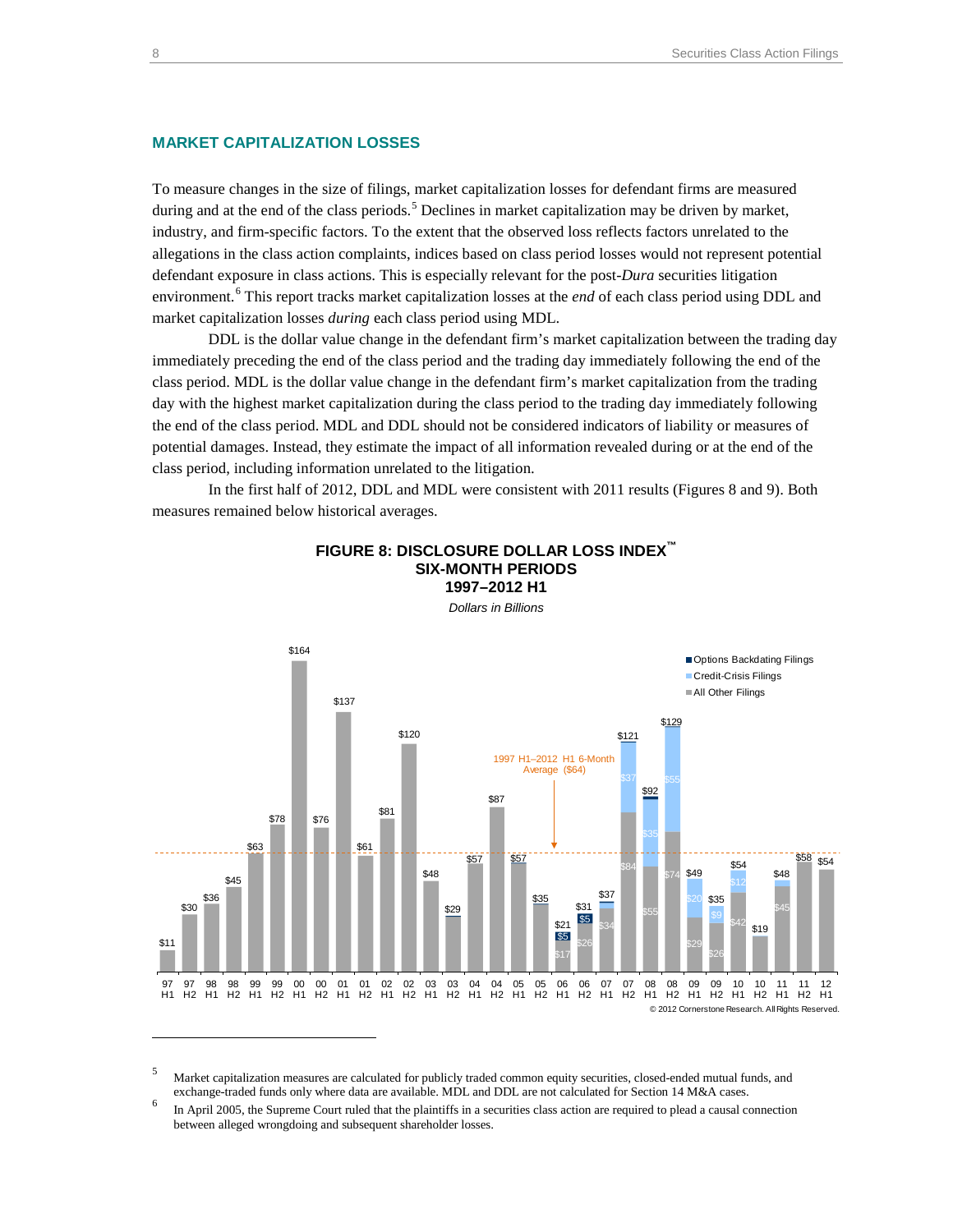## **MARKET CAPITALIZATION LOSSES** *continued*

There was a 7 percent decrease in the Disclosure Dollar Loss Index™ (DDL Index) from the second half of 2011 to the first half of 2012. The DDL Index still remains below its historical six-month average of \$63 billion but is above the 2009 to 2011 six-month average of \$44 billion.

The Maximum Dollar Loss Index™ (MDL Index) for the first half of 2012 has increased by 5 percent since the second half of 2011. The MDL Index remains below historical averages but is in line with the 2009 to 2011 six-month average of \$253 billion.

<span id="page-12-0"></span>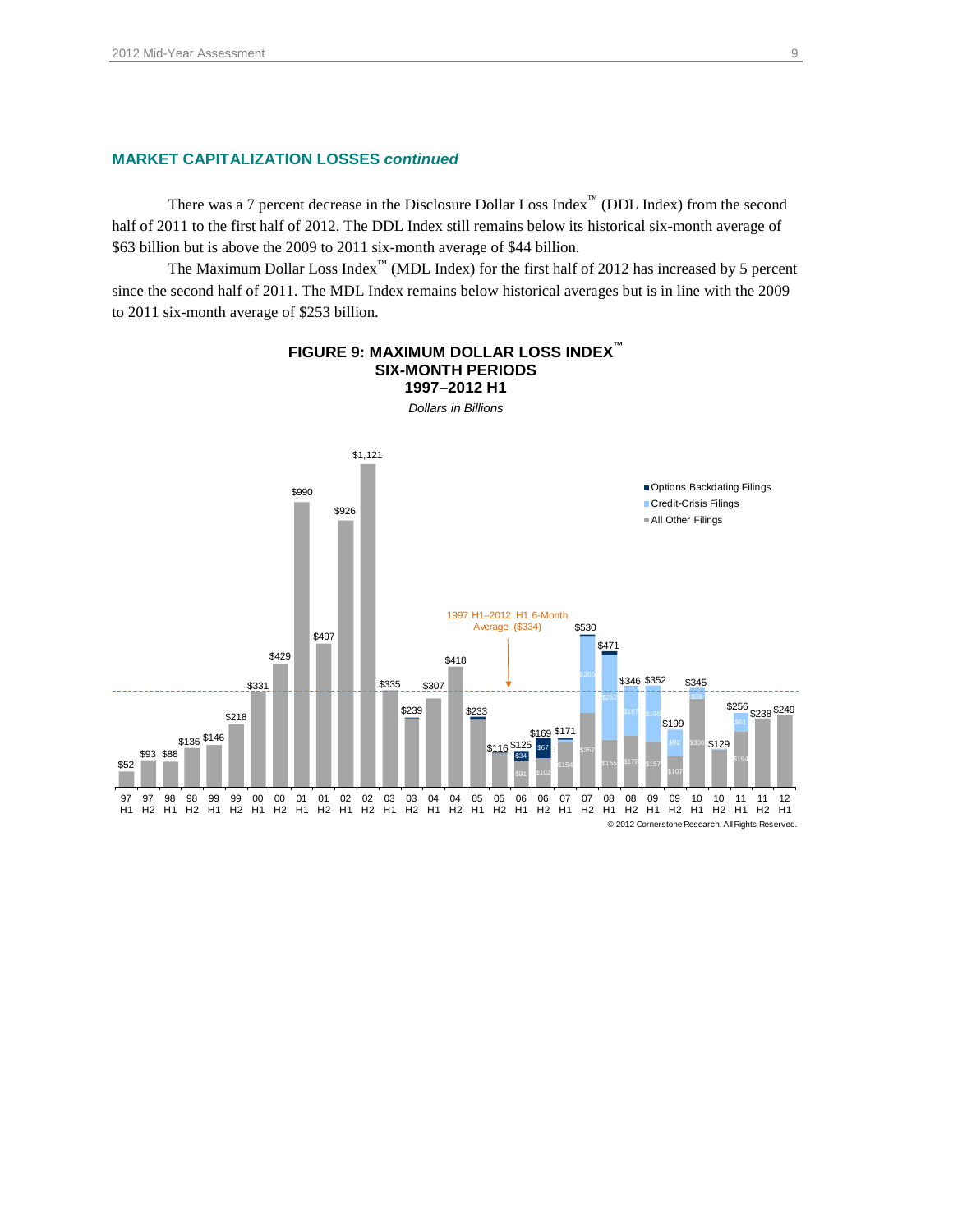## **MARKET CAPITALIZATION LOSSES** *continued*

Figure 10 provides summary statistics for filings in the first half of 2012 compared with filings in the six-month periods from the second half of 2010 to 2011 and the semiannual average between 1997 and 2011. The average DDL of \$796 million in the first half of 2012 was lower than the average for the second half of 2011 and slightly lower than the average for the 14 years ending December 2011. However, the median DDL in the first half of 2012 was higher than the median DDL in the second half of 2011 and the 14-year average median DDL. Filings in the first half of 2012 had a lower average MDL than either filings in the second half of 2011 or filings over the previous 14 years. Filings had a higher median MDL in the first six months of 2012 than filings in the last three six-month periods. The median MDL of \$0.67 billion for the first half of 2012 is 31 percent higher than the median MDL of \$0.51 billion in the second half of 2011.

<span id="page-13-0"></span>

|                             | Average<br>(1997 H1-2011 H2) | 2010 H <sub>2</sub> | 2011 H1  | 2011 H <sub>2</sub> | 2012 H1  |
|-----------------------------|------------------------------|---------------------|----------|---------------------|----------|
| <b>Class Action Filings</b> | 97                           | 104                 | 94       | 94                  | 88       |
| Disclosure Dollar Loss      |                              |                     |          |                     |          |
| Total (\$ Millions)         | \$63,618                     | \$18,778            | \$48.372 | \$57.883            | \$54,157 |
| Average (\$ Millions)       | \$806                        | \$318               | \$733    | \$1,015             | \$796    |
| Median (\$ Millions)        | \$118                        | \$141               | \$85     | \$77                | \$147    |
| Median DDL % Decline        | 22.9%                        | 23.3%               | 17.5%    | 22.0%               | 22.5%    |
| Maximum Dollar Loss         |                              |                     |          |                     |          |
| Total (\$ Billions)         | \$334                        | \$129               | \$256    | \$238               | \$249    |
| Average (\$ Billions)       | \$4.27                       | \$2.19              | \$3.87   | \$4.17              | \$3.67   |
| Median (\$ Billions)        | \$0.66                       | \$0.39              | \$0.36   | \$0.51              | \$0.67   |

## **FIGURE 10: FILINGS COMPARISON SIX-MONTH PERIODS**

© 2012 Cornerstone Research. All rights reserved.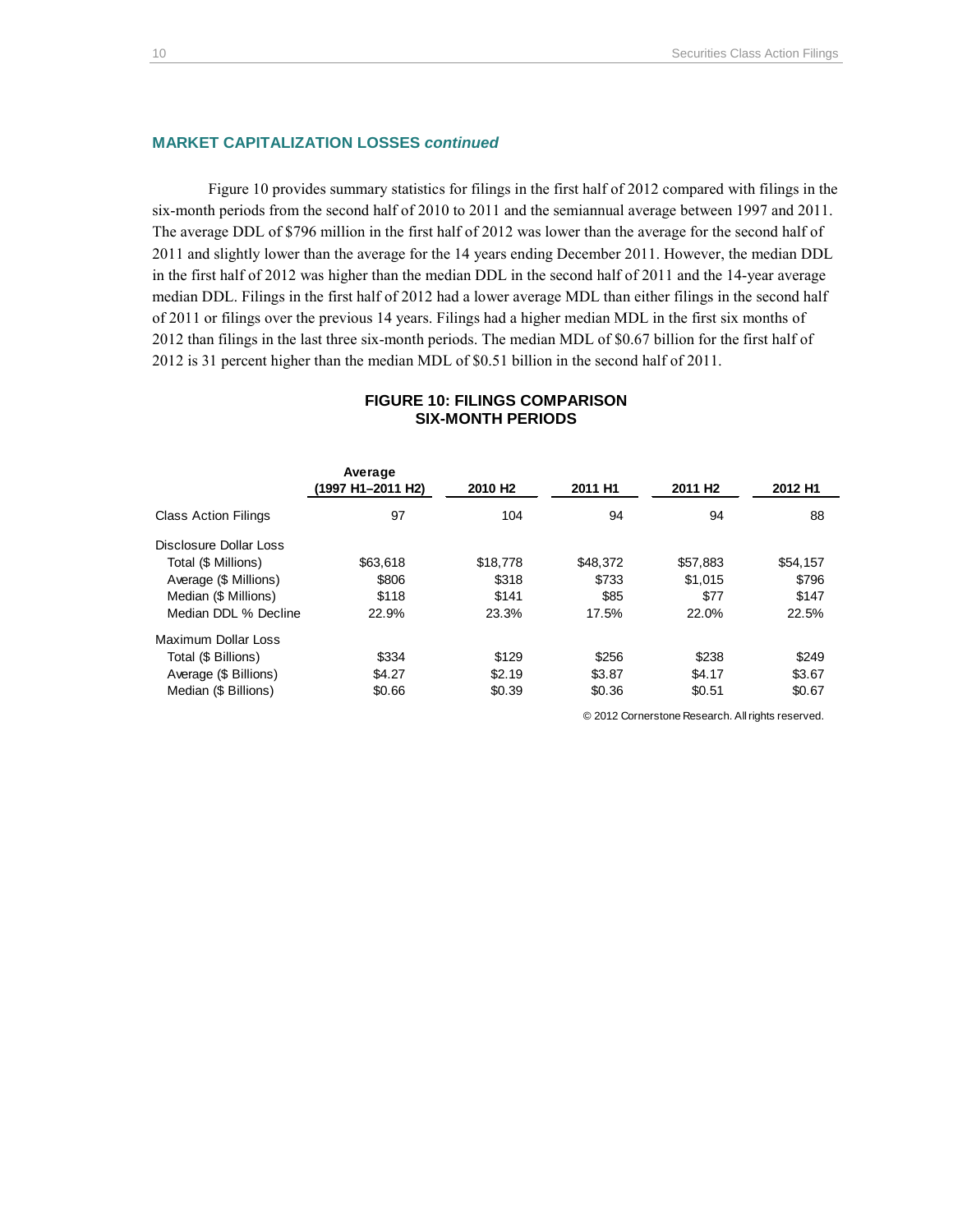## <span id="page-14-0"></span>**MEGA FILINGS**

An analysis of mega filings, as measured by MDL and DDL, shows that a small number of filings account for the majority of total market capitalization losses associated with class actions. The number of mega DDL filings per six-month periods has remained constant since the beginning of 2011, though the proportion of the total DDL index made up of those filings has varied.

#### <span id="page-14-1"></span>**Disclosure Dollar Loss**

<span id="page-14-2"></span>In the first half of 2012, there were two mega DDL filings—filings with a DDL of \$5 billion or more. These filings accounted for \$26 billion, or 49 percent, of the DDL Index in the first half of 2012, a decrease from 69 percent in the previous six-month period but a slight increase from the first half of 2011. Mega DDL filings represented 56 percent of the total DDL of all filings between 1997 and June 2012 (Figure 11).

#### **FIGURE 11: DISCLOSURE DOLLAR LOSS MEGA FILINGS (>\$5 BILLION)**

|                     | Mega<br><b>Filings</b>                            | <b>DDL</b><br>(Billions) | <b>Percent of</b><br><b>Total DDL</b> |  |  |  |
|---------------------|---------------------------------------------------|--------------------------|---------------------------------------|--|--|--|
| 1997-1999           | 10                                                | \$94                     | 36%                                   |  |  |  |
| 2000                | 10                                                | \$178                    | 74%                                   |  |  |  |
| 2001                | 8                                                 | \$144                    | 73%                                   |  |  |  |
| 2002                | 9                                                 | \$102                    | 51%                                   |  |  |  |
| 2003                | $\overline{4}$                                    | \$28                     | 36%                                   |  |  |  |
| 2004                | 7                                                 | \$83                     | 58%                                   |  |  |  |
| 2005                | 5                                                 | \$41                     | 44%                                   |  |  |  |
| 2006                | 1                                                 | \$19                     | 37%                                   |  |  |  |
| 2007                | 10                                                | \$94                     | 59%                                   |  |  |  |
| 2008                | 11                                                | \$158                    | 71%                                   |  |  |  |
| 2009                | 3                                                 | \$41                     | 49%                                   |  |  |  |
| 2010                | $\overline{4}$                                    | \$36                     | 50%                                   |  |  |  |
| 2011 H1             | $\overline{2}$                                    | \$23                     | 47%                                   |  |  |  |
| 2011 H <sub>2</sub> | $\overline{2}$                                    | \$40                     | 69%                                   |  |  |  |
| 2012 H1             | $\overline{2}$                                    | \$26                     | 49%                                   |  |  |  |
| <b>Total</b>        | 88                                                | \$1,106                  | 56%                                   |  |  |  |
|                     | © 2012 Cornerstone Research. All Rights Reserved. |                          |                                       |  |  |  |

Note: Totals may not add due to rounding.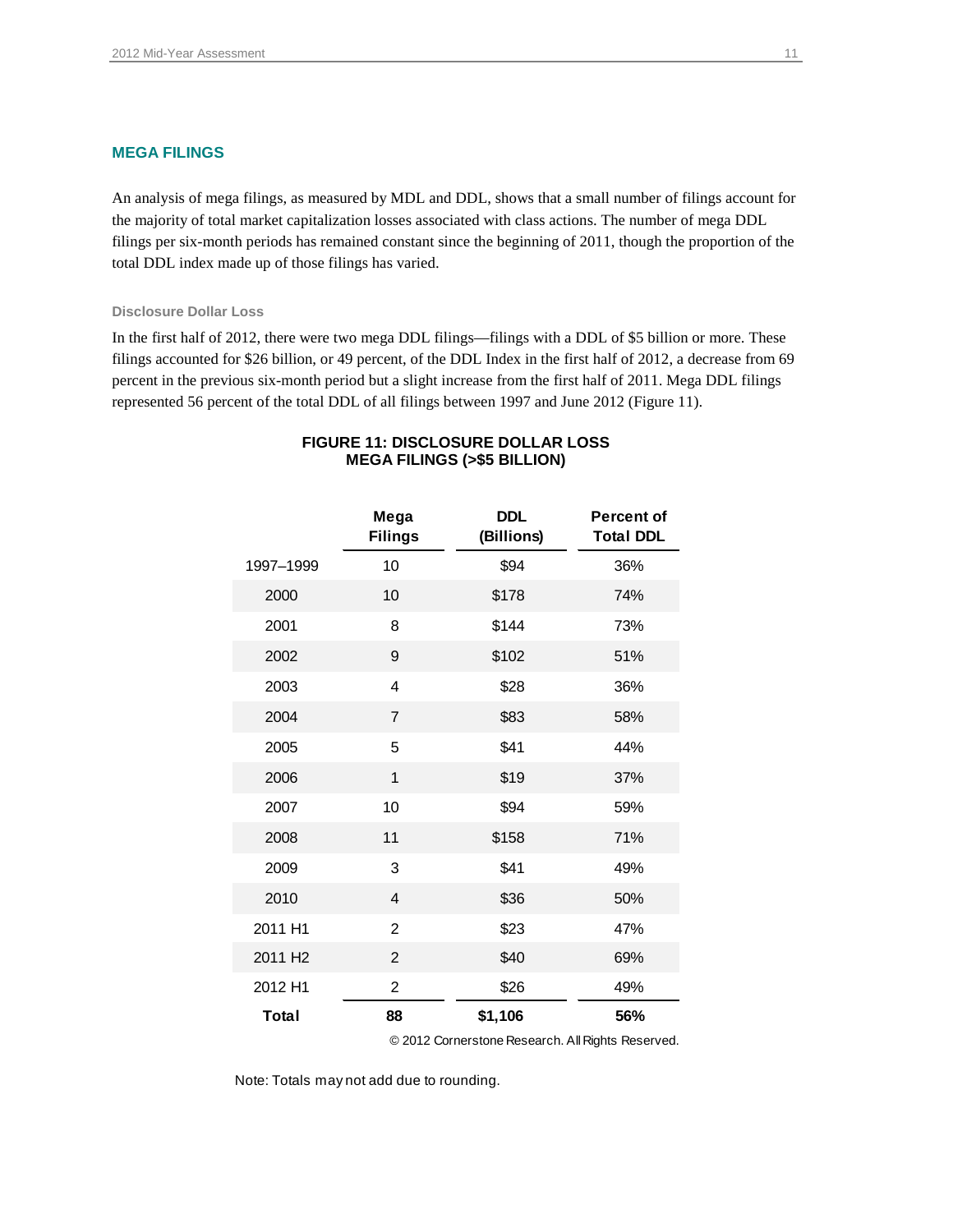#### **MEGA FILINGS** *continued*

#### <span id="page-15-0"></span>**Maximum Dollar Loss**

<span id="page-15-1"></span>In the first half of 2012, there were eight mega MDL filings—filings with an MDL of \$10 billion or more up from four such filings in the previous six-month period, and only one less than the number of mega MDL filings for all of 2011. Although these eight cases represent the largest number of mega filings since the first half of 2010, they accounted for only 65 percent of the total MDL. Mega filings represented 74 percent of the total MDL of all filings between 1997 and June 2012 (Figure 12).

|                     | Mega<br><b>Filings</b> | <b>MDL</b><br><b>Billions</b> | <b>Percent of</b><br><b>Total MDL</b> |
|---------------------|------------------------|-------------------------------|---------------------------------------|
| 1997-1999           | 12                     | \$260                         | 36%                                   |
| 2000                | 13                     | \$523                         | 69%                                   |
| 2001                | 18                     | \$1,242                       | 84%                                   |
| 2002                | 42                     | \$1,728                       | 84%                                   |
| 2003                | 15                     | \$389                         | 68%                                   |
| 2004                | 15                     | \$546                         | 75%                                   |
| 2005                | 9                      | \$208                         | 57%                                   |
| 2006                | 8                      | \$197                         | 67%                                   |
| 2007                | 17                     | \$527                         | 75%                                   |
| 2008                | 24                     | \$634                         | 78%                                   |
| 2009                | 11                     | \$400                         | 73%                                   |
| 2010                | 14                     | \$375                         | 79%                                   |
| 2011 H1             | 5                      | \$216                         | 84%                                   |
| 2011 H <sub>2</sub> | $\overline{4}$         | \$180                         | 76%                                   |
| 2012 H1             | 8                      | \$163                         | 65%                                   |
| Total               | 215                    | \$7,586                       | 74%                                   |

## **FIGURE 12: MAXIMUM DOLLAR LOSS MEGA FILINGS (>\$10 BILLION)**

© 2012 Cornerstone Research. All Rights Reserved.

Note: Totals may not add due to rounding.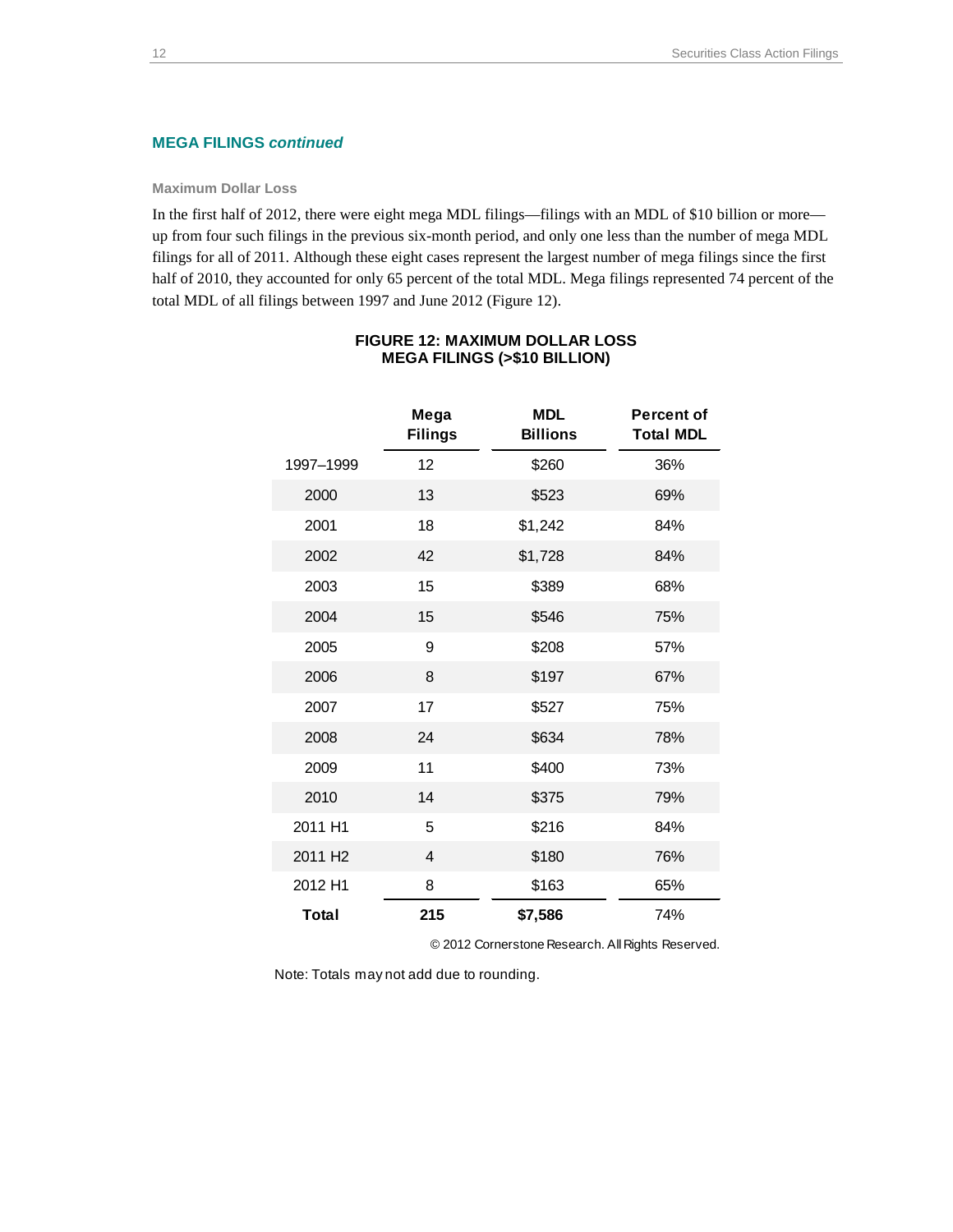#### <span id="page-16-0"></span>**NEW DEVELOPMENTS**

#### <span id="page-16-1"></span>*Amgen v. Connecticut Retirement Plans and Trust Funds*

On June 11, 2012, the Supreme Court agreed to hear Amgen Inc.'s appeal of a securities class action in which the plaintiffs, led by Connecticut Retirement Plans and Trust Funds, alleged that Amgen misled the market about the safety of two of its drugs, thus artificially inflating the company's share price. When the Food and Drug Administration raised concerns about the safety of these drugs, Amgen's share price dropped by 9 percent.

 The question before the Supreme Court is the stage at which the plaintiffs must prove that alleged misrepresentations by the company had a material effect on share price. Amgen argues that once the plaintiffs have achieved class certification, the looming risk of a massive judgment may force a company to settle for a large amount, regardless of the merits of the case. If plaintiffs are required to establish materiality before class certification, a company is allowed a chance to defend itself.

The Ninth Circuit ruled in this case that plaintiffs need only plausibly allege materiality at the class certification stage. This is consistent with rulings in similar cases in the Third and Seventh Circuits. However, the Second and Fifth Circuits do require a plaintiff to establish materiality at the class certification stage. When the Supreme Court hears arguments during the upcoming term beginning in October, it will presumably settle the issue, and the result may affect the number of future securities class actions and their outcomes. If the Court rules that materiality must be established at the class certification stage, it may be more difficult for plaintiffs to advance their cases past the class certification stage, potentially resulting in fewer filings and/or more dismissals prior to class certification. If the Court rules the other way, plaintiffs will have an easier path through class certification in those circuits that currently require that plaintiffs prove materiality at the class certification stage.

#### <span id="page-16-2"></span>**Dodd-Frank Whistleblower Program**

 $\overline{a}$ 

The SEC published its first annual report on the Dodd-Frank Whistleblower Program in November 2011. Based on the November 2011 report, there were 334 whistleblower tips received from August 12, 2011, through September 30, 2011. The most common complaint categories were market manipulation, corporate disclosures and financial statements, and offering fraud. Together, these accounted for more than 47 percent of the tips received. The SEC has not released updated information on the program, but anecdotal evidence suggests that the number of tips received in a single day have increased. In February 2012, at an annual SEC conference, SEC Chairman Mary Shapiro stated that the whistleblower program had provided the agency with "hundreds of higher-quality tips, helping us to avoid investigatory dead-ends …."[7](#page-16-3) Once the November 2012 report is released, it will be possible to observe whether the rate and composition of the whistleblower tips have continued throughout 2012.

<span id="page-16-3"></span><sup>7</sup> Carton, Bruce, "Is the SEC's Whistleblower Program Working?" *Compliance Week*, April 10, 2012.